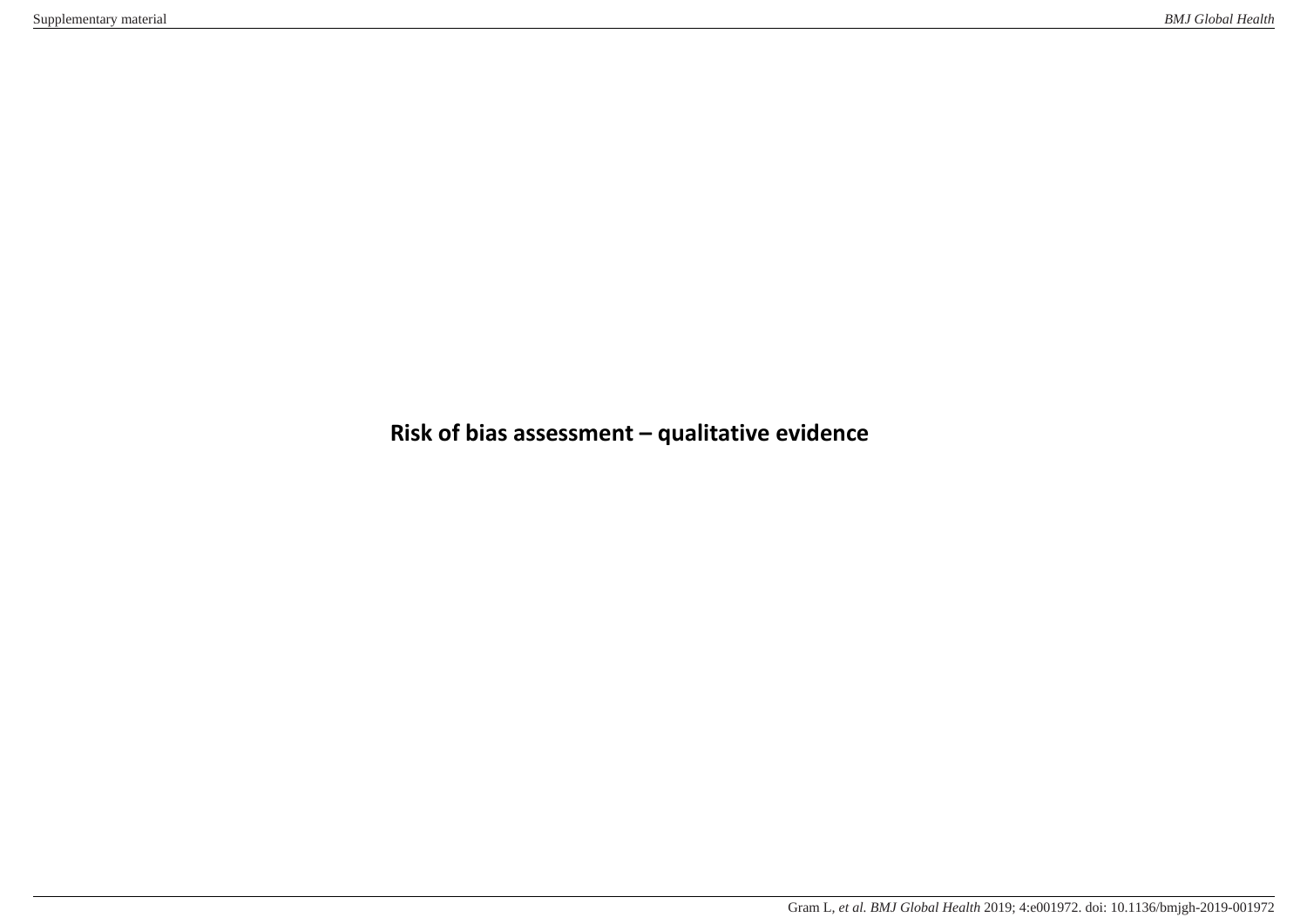| Author(s) and title                                                                                                                                                                | Year | Did the<br>study aim to<br>explore<br>mechanisms.<br>enablers or<br>barriers? | Was a<br>qualitative<br>methodology<br>appropriate to<br>explore<br>mechanisms,<br>enablers or<br>barriers? | Was the<br>research design<br>appropriate to<br>explore<br>mechanisms,<br>enablers or<br>barriers? | Was the<br>recruitment<br>strategy<br>appropriate<br>to explore<br>mechanisms,<br>enablers or<br>barriers? | Was the data<br>collected in a<br>way that<br>explored<br>mechanisms.<br>enablers or<br>barriers? | Has the<br>relationship<br>between<br>researchers and<br>participants been<br>adequately<br>considered? | Have ethical<br>issues been<br>taken into<br>consideration? | Was the<br>data<br>analysis<br>sufficiently<br>rigorous? | Was there a<br>clear<br>statement<br>of findings? |
|------------------------------------------------------------------------------------------------------------------------------------------------------------------------------------|------|-------------------------------------------------------------------------------|-------------------------------------------------------------------------------------------------------------|----------------------------------------------------------------------------------------------------|------------------------------------------------------------------------------------------------------------|---------------------------------------------------------------------------------------------------|---------------------------------------------------------------------------------------------------------|-------------------------------------------------------------|----------------------------------------------------------|---------------------------------------------------|
| Biradavolu et al. Structural<br>stigma, sex work and HIV:<br>contradictions and lessons<br>learnt from a community-<br>led structural intervention<br>in southern India            | 2012 | Unclear                                                                       | Yes                                                                                                         | Yes                                                                                                | Unclear                                                                                                    | Yes                                                                                               | No                                                                                                      | Yes                                                         | No                                                       | Yes                                               |
| Kongelf et al. Is Scale-Up<br>of Community<br>Mobilisation among Sex<br>Workers Really Possible in<br>Complex Urban<br><b>Environments? The Case</b><br>of Mumbai, India           | 2015 | Yes                                                                           | Yes                                                                                                         | Yes                                                                                                | Yes                                                                                                        | Yes                                                                                               | No                                                                                                      | Yes                                                         | Yes                                                      | Yes                                               |
| Bhattacharjee et al.<br>Understanding the role of<br>peer group membership in<br>reducing HIV-related risk<br>and vulnerability among<br>female sex workers in<br>Karnataka, India | 2013 | Yes                                                                           | Yes                                                                                                         | Yes                                                                                                | Unclear                                                                                                    | Yes                                                                                               | No                                                                                                      | Yes                                                         | Unclear                                                  | Yes                                               |
| Chevrier et al. 'No one was<br>there to care for us':<br>Ashodaya Samithi's<br>community-led care and<br>support for people living<br>with HIV in Mysore, India                    | 2016 | No                                                                            | Yes                                                                                                         | Yes                                                                                                | No                                                                                                         | Yes                                                                                               | Yes                                                                                                     | Yes                                                         | No.                                                      | Yes                                               |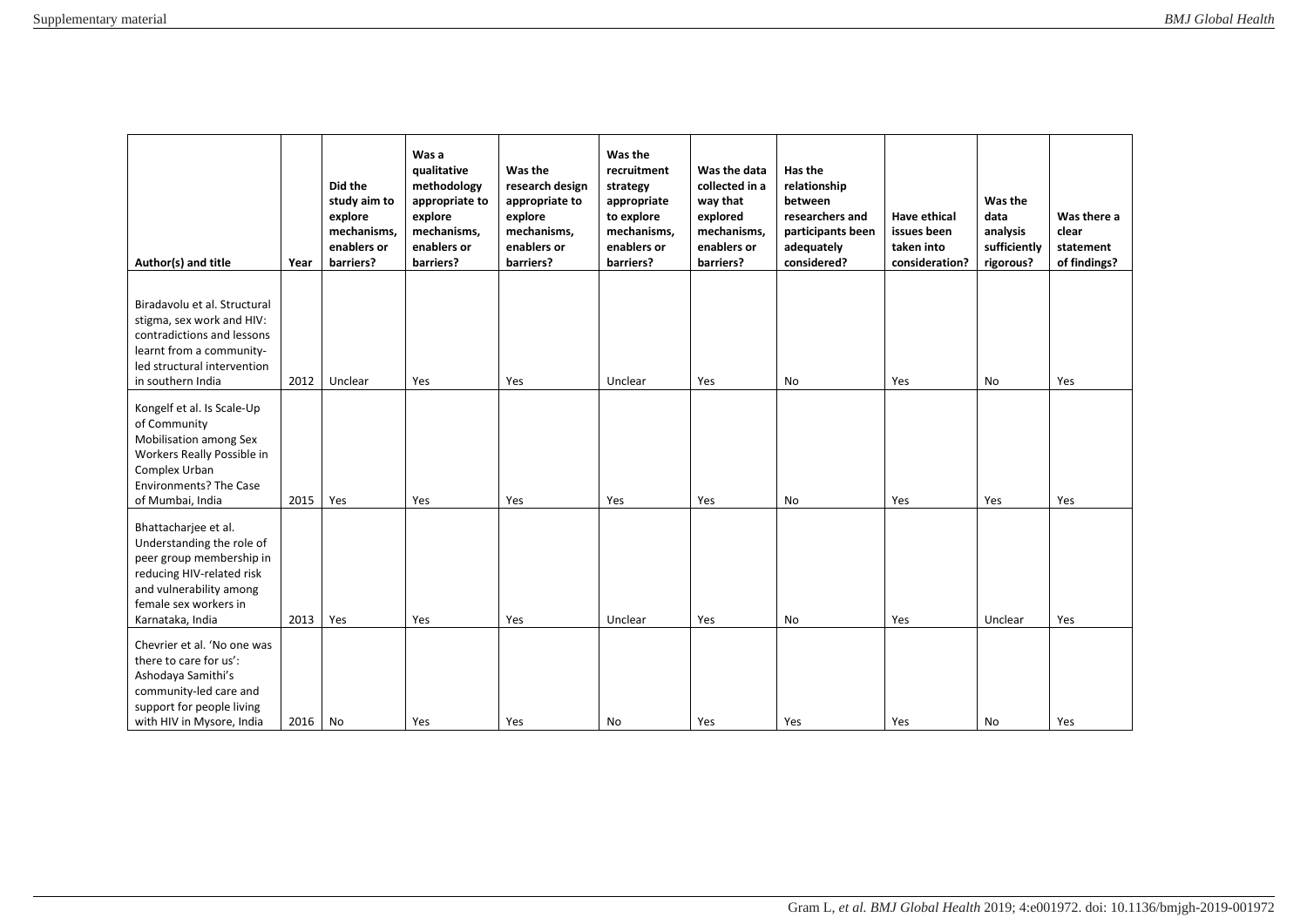| Author(s) and title                                                                                                                                                              | Year | Did the<br>study aim to<br>explore<br>mechanisms.<br>enablers or<br>barriers? | Was a<br>qualitative<br>methodology<br>appropriate to<br>explore<br>mechanisms,<br>enablers or<br>barriers? | Was the<br>research design<br>appropriate to<br>explore<br>mechanisms,<br>enablers or<br>barriers? | Was the<br>recruitment<br>strategy<br>appropriate<br>to explore<br>mechanisms,<br>enablers or<br>barriers? | Was the data<br>collected in a<br>way that<br>explored<br>mechanisms,<br>enablers or<br>barriers? | Has the<br>relationship<br>between<br>researchers and<br>participants been<br>adequately<br>considered? | Have ethical<br>issues been<br>taken into<br>consideration? | Was the<br>data<br>analysis<br>sufficiently<br>rigorous? | Was there a<br>clear<br>statement<br>of findings? |
|----------------------------------------------------------------------------------------------------------------------------------------------------------------------------------|------|-------------------------------------------------------------------------------|-------------------------------------------------------------------------------------------------------------|----------------------------------------------------------------------------------------------------|------------------------------------------------------------------------------------------------------------|---------------------------------------------------------------------------------------------------|---------------------------------------------------------------------------------------------------------|-------------------------------------------------------------|----------------------------------------------------------|---------------------------------------------------|
| Siu et al. Men's<br>Involvement in a Parenting<br>Programme to Reduce<br>Child Maltreatment and<br><b>Gender-Based Violence:</b><br>Formative Evaluation in<br>Uganda            | 2017 | Yes                                                                           | Yes                                                                                                         | Yes                                                                                                | Yes                                                                                                        | Yes                                                                                               | Yes                                                                                                     | Yes                                                         | Yes                                                      | Yes                                               |
| Hargreaves et al. Process<br>evaluation of the<br>Intervention with<br>Microfinance for AIDS and<br>Gender Equity (IMAGE) in<br>rural South Africa.                              | 2009 | Yes                                                                           | Yes                                                                                                         | Yes                                                                                                | Unclear                                                                                                    | Yes                                                                                               | <b>No</b>                                                                                               | Yes                                                         | <b>No</b>                                                | <b>No</b>                                         |
| Hatcher et al. Promoting<br>critical consciousness and<br>social mobilization in<br>HIV/AIDS programmes:<br>lessons and curricular<br>tools from a South African<br>intervention | 2010 | Yes                                                                           | Yes                                                                                                         | Yes                                                                                                | Unclear                                                                                                    | Yes                                                                                               | No                                                                                                      | Yes                                                         | Yes                                                      | Yes                                               |
| Pronyk et al. Can social<br>capital be intentionally<br>generated? A randomized<br>trial from rural South<br>Africa                                                              | 2008 | Yes                                                                           | Yes                                                                                                         | Yes                                                                                                | Unclear                                                                                                    | Yes                                                                                               | No                                                                                                      | Unclear                                                     | Yes                                                      | Yes                                               |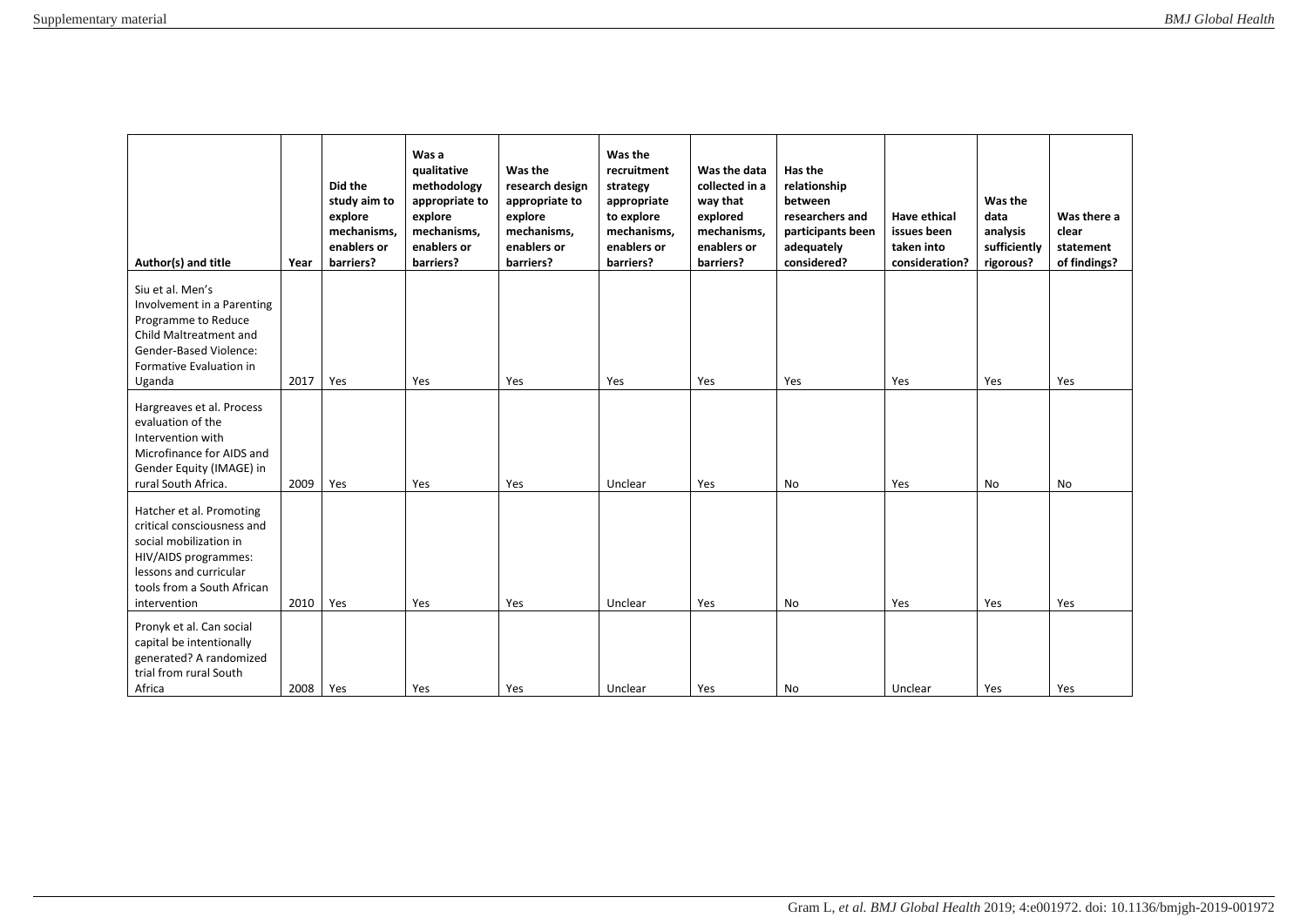| Author(s) and title                                                                                                                                                                        | Year | Did the<br>study aim to<br>explore<br>mechanisms,<br>enablers or<br>barriers? | Was a<br>qualitative<br>methodology<br>appropriate to<br>explore<br>mechanisms,<br>enablers or<br>barriers? | Was the<br>research design<br>appropriate to<br>explore<br>mechanisms,<br>enablers or<br>barriers? | Was the<br>recruitment<br>strategy<br>appropriate<br>to explore<br>mechanisms,<br>enablers or<br>barriers? | Was the data<br>collected in a<br>way that<br>explored<br>mechanisms,<br>enablers or<br>barriers? | Has the<br>relationship<br>between<br>researchers and<br>participants been<br>adequately<br>considered? | <b>Have ethical</b><br>issues been<br>taken into<br>consideration? | Was the<br>data<br>analysis<br>sufficiently<br>rigorous? | Was there a<br>clear<br>statement<br>of findings? |
|--------------------------------------------------------------------------------------------------------------------------------------------------------------------------------------------|------|-------------------------------------------------------------------------------|-------------------------------------------------------------------------------------------------------------|----------------------------------------------------------------------------------------------------|------------------------------------------------------------------------------------------------------------|---------------------------------------------------------------------------------------------------|---------------------------------------------------------------------------------------------------------|--------------------------------------------------------------------|----------------------------------------------------------|---------------------------------------------------|
| Kim et al. Understanding<br>the Impact of a<br>Microfinance-Based<br>Intervention on Women's<br>Empowerment and the<br><b>Reduction of Intimate</b><br>Partner Violence in South<br>Africa | 2007 | Unclear                                                                       | Yes                                                                                                         | Yes                                                                                                | Unclear                                                                                                    | Yes                                                                                               | Yes                                                                                                     | Unclear                                                            | No                                                       | <b>No</b>                                         |
| Gibbs et al. Jobs, food,<br>taxis and journals:<br>complexities of<br>implementing Stepping<br><b>Stones and Creating</b><br>Futures in urban informal<br>settlements in South Africa      | 2014 | Yes                                                                           | Yes                                                                                                         | Yes                                                                                                | Unclear                                                                                                    | Yes                                                                                               | <b>No</b>                                                                                               | Yes                                                                | Yes                                                      | Yes                                               |
| Gibbs et al. 'Eh! I felt I was<br>sabotaged!': facilitators'<br>understandings of success<br>in a participatory HIV and<br>IPV prevention<br>intervention in urban<br>South Africa         | 2015 | No                                                                            | Yes                                                                                                         | Yes                                                                                                | Unclear                                                                                                    | Yes                                                                                               | Yes                                                                                                     | Yes                                                                | Yes                                                      | Yes                                               |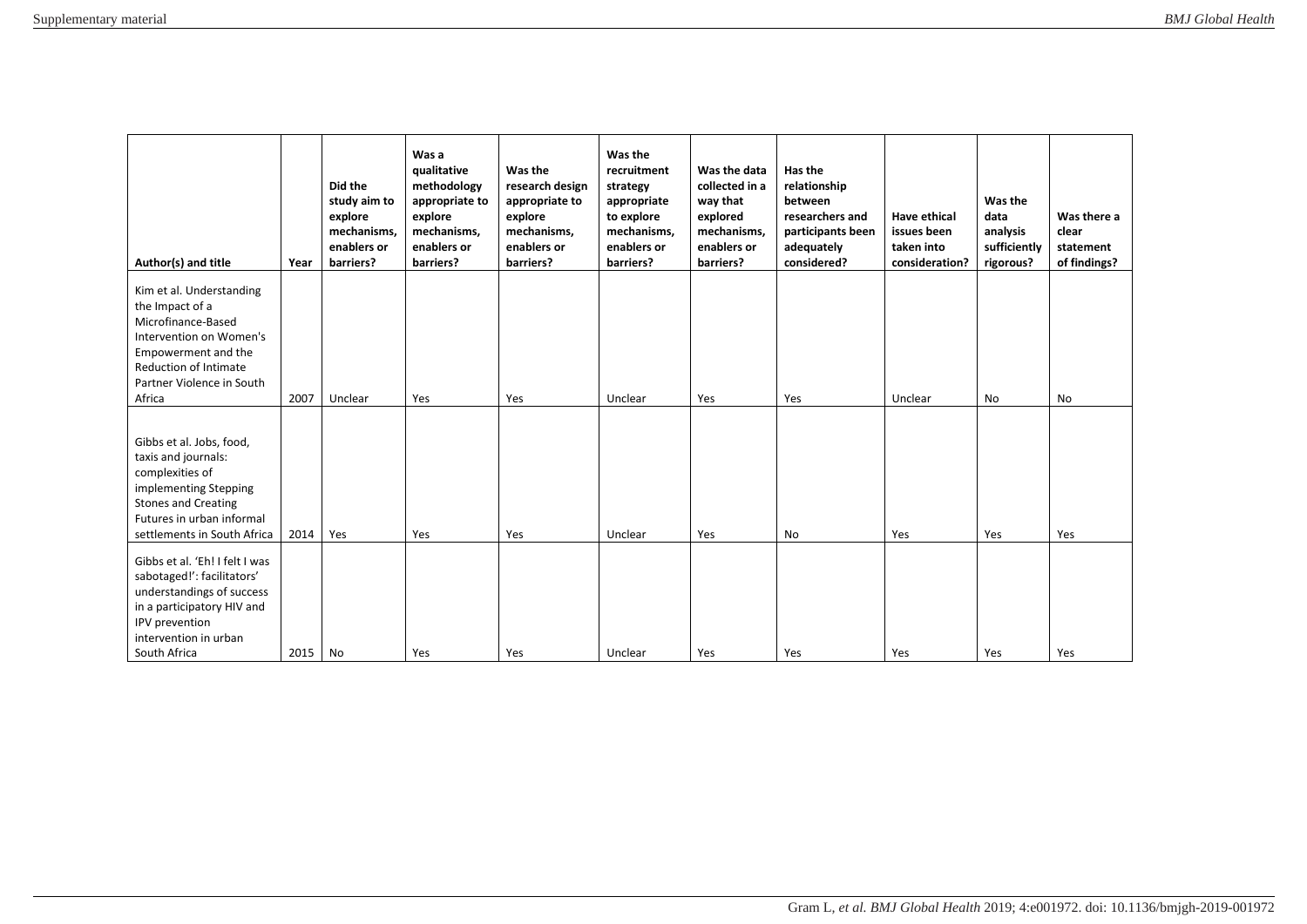| Author(s) and title                                                                                                                                                                                                     | Year | Did the<br>study aim to<br>explore<br>mechanisms.<br>enablers or<br>barriers? | Was a<br>qualitative<br>methodology<br>appropriate to<br>explore<br>mechanisms,<br>enablers or<br>barriers? | Was the<br>research design<br>appropriate to<br>explore<br>mechanisms,<br>enablers or<br>barriers? | Was the<br>recruitment<br>strategy<br>appropriate<br>to explore<br>mechanisms,<br>enablers or<br>barriers? | Was the data<br>collected in a<br>way that<br>explored<br>mechanisms.<br>enablers or<br>barriers? | Has the<br>relationship<br>between<br>researchers and<br>participants been<br>adequately<br>considered? | <b>Have ethical</b><br>issues been<br>taken into<br>consideration? | Was the<br>data<br>analysis<br>sufficiently<br>rigorous? | Was there a<br>clear<br>statement<br>of findings? |
|-------------------------------------------------------------------------------------------------------------------------------------------------------------------------------------------------------------------------|------|-------------------------------------------------------------------------------|-------------------------------------------------------------------------------------------------------------|----------------------------------------------------------------------------------------------------|------------------------------------------------------------------------------------------------------------|---------------------------------------------------------------------------------------------------|---------------------------------------------------------------------------------------------------------|--------------------------------------------------------------------|----------------------------------------------------------|---------------------------------------------------|
| Gibbs et al. Reconstructing<br>masculinity? A qualitative<br>evaluation of the Stepping<br><b>Stones and Creating</b><br>Futures interventions in<br>urban informal<br>settlements in South Africa                      | 2015 | No                                                                            | Yes                                                                                                         | Yes                                                                                                | Unclear                                                                                                    | Yes                                                                                               | No                                                                                                      | Yes                                                                | Yes                                                      | Yes                                               |
| Bhaird. The Complexity of<br><b>Community Engagement:</b><br>Developing Staff-<br><b>Community Relationships</b><br>in a Participatory Child<br><b>Education and Women's</b><br>Rights Intervention in<br>Kolkata Slums | 2013 | Unclear                                                                       | Yes                                                                                                         | Yes                                                                                                | Yes                                                                                                        | Yes                                                                                               | Yes                                                                                                     | Unclear                                                            | Yes                                                      | Yes                                               |
| Falb et al. Gender norms,<br>poverty and armed conflict<br>in Côte D'Ivoire: engaging<br>men in women's social and<br>economic empowerment<br>programming                                                               | 2014 | Yes                                                                           | Yes                                                                                                         | Yes                                                                                                | Yes                                                                                                        | Yes                                                                                               | Yes                                                                                                     | Yes                                                                | Yes                                                      | Yes                                               |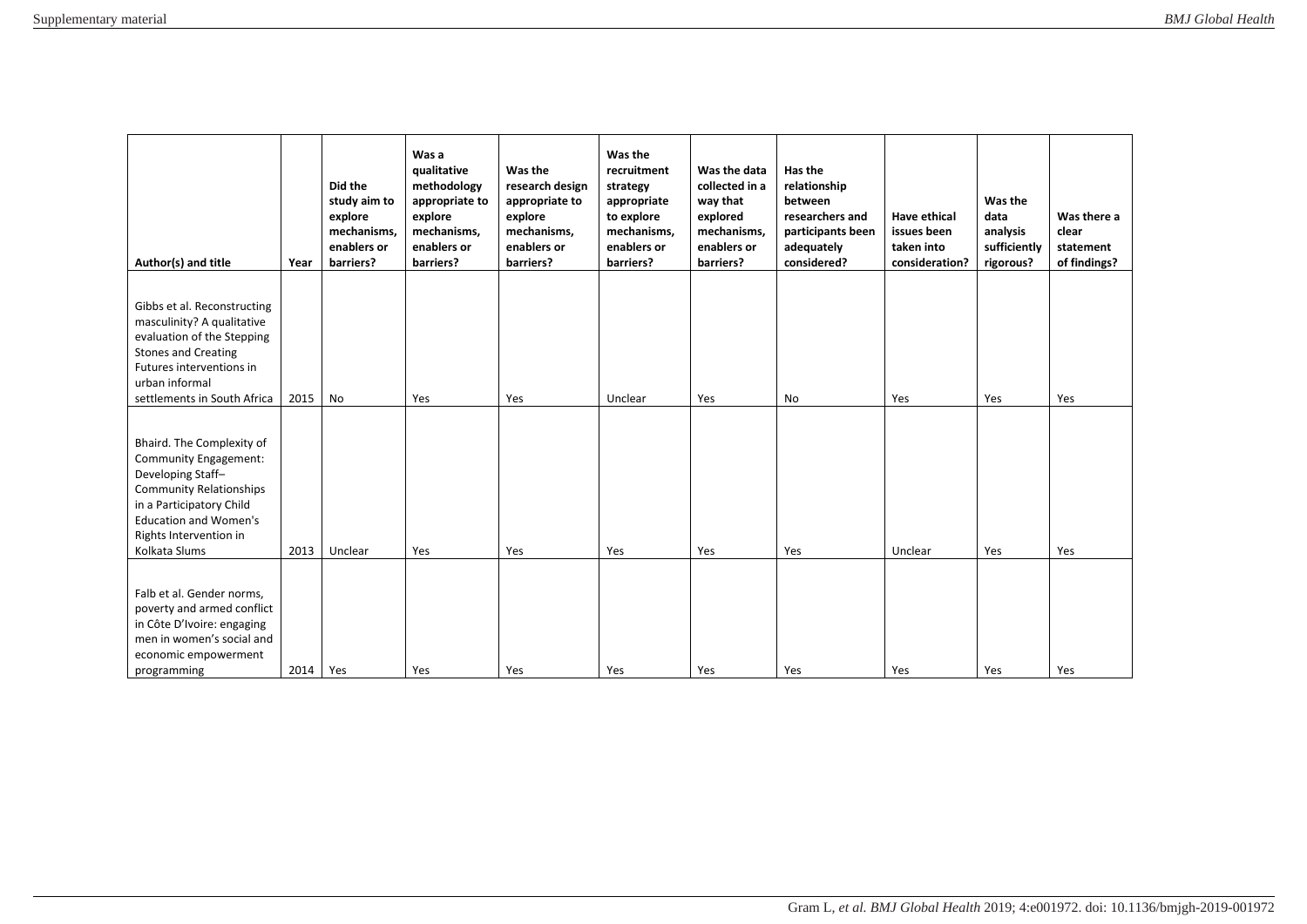| Author(s) and title                                                                                                                                                                                          | Year | Did the<br>study aim to<br>explore<br>mechanisms.<br>enablers or<br>barriers? | Was a<br>qualitative<br>methodology<br>appropriate to<br>explore<br>mechanisms,<br>enablers or<br>barriers? | Was the<br>research design<br>appropriate to<br>explore<br>mechanisms,<br>enablers or<br>barriers? | Was the<br>recruitment<br>strategy<br>appropriate<br>to explore<br>mechanisms,<br>enablers or<br>barriers? | Was the data<br>collected in a<br>way that<br>explored<br>mechanisms.<br>enablers or<br>barriers? | Has the<br>relationship<br>between<br>researchers and<br>participants been<br>adequately<br>considered? | <b>Have ethical</b><br>issues been<br>taken into<br>consideration? | Was the<br>data<br>analysis<br>sufficiently<br>rigorous? | Was there a<br>clear<br>statement<br>of findings? |
|--------------------------------------------------------------------------------------------------------------------------------------------------------------------------------------------------------------|------|-------------------------------------------------------------------------------|-------------------------------------------------------------------------------------------------------------|----------------------------------------------------------------------------------------------------|------------------------------------------------------------------------------------------------------------|---------------------------------------------------------------------------------------------------|---------------------------------------------------------------------------------------------------------|--------------------------------------------------------------------|----------------------------------------------------------|---------------------------------------------------|
| Alcock et al. Community-<br>based health programmes:<br>Role perceptions and<br>experiences of female<br>peer facilitators in<br>Mumbai's urban slums                                                        | 2009 | No                                                                            | Yes                                                                                                         | Yes                                                                                                | Yes                                                                                                        | Yes                                                                                               | Yes                                                                                                     | Yes                                                                | Yes                                                      | Yes                                               |
| Houweling et al. Reaching<br>the poor with health<br>interventions: Programme-<br>incidence analysis of seven<br>randomised trials of<br>women's groups to reduce<br>newborn mortality in Asia<br>and Africa | 2015 | Yes                                                                           | Yes                                                                                                         | Yes                                                                                                | Yes                                                                                                        | Yes                                                                                               | No                                                                                                      | Yes                                                                | Yes                                                      | <b>No</b>                                         |
| Morrison et al. How did<br>formative research inform<br>the development of a<br>women's group<br>intervention in rural<br>Nepal?                                                                             | 2008 | No                                                                            | Yes                                                                                                         | Yes                                                                                                | Unclear                                                                                                    | Yes                                                                                               | No                                                                                                      | Yes                                                                | Yes                                                      | Yes                                               |
| Morrison et al. Women's<br>health groups to improve<br>perinatal care in rural<br>Nepal                                                                                                                      | 2005 | Yes                                                                           | Yes                                                                                                         | Yes                                                                                                | Unclear                                                                                                    | Yes                                                                                               | No                                                                                                      | Yes                                                                | Yes                                                      | Yes                                               |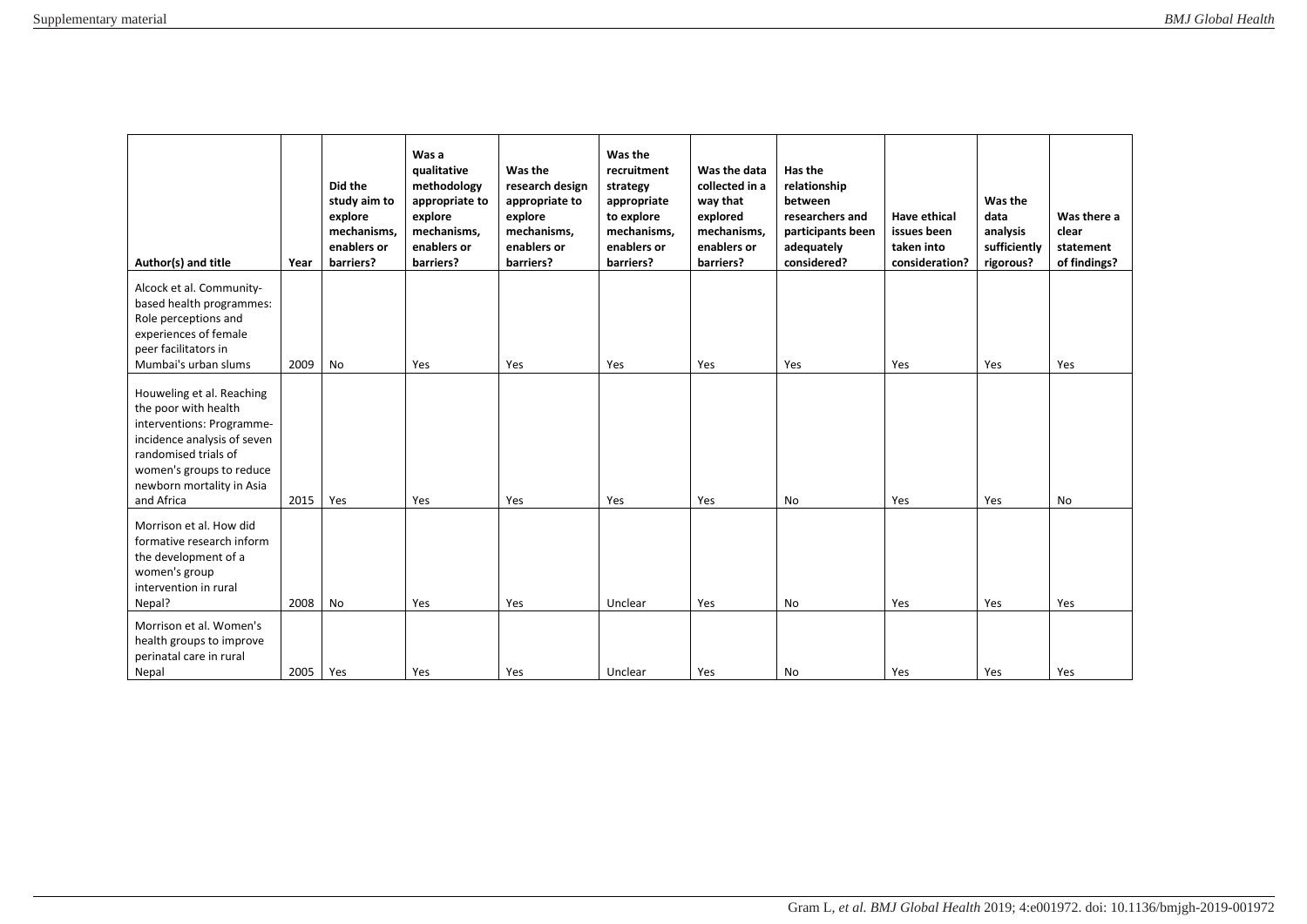| Author(s) and title                                                                                                                                                                        | Year | Did the<br>study aim to<br>explore<br>mechanisms,<br>enablers or<br>barriers? | Was a<br>qualitative<br>methodology<br>appropriate to<br>explore<br>mechanisms,<br>enablers or<br>barriers? | Was the<br>research design<br>appropriate to<br>explore<br>mechanisms,<br>enablers or<br>barriers? | Was the<br>recruitment<br>strategy<br>appropriate<br>to explore<br>mechanisms,<br>enablers or<br>barriers? | Was the data<br>collected in a<br>way that<br>explored<br>mechanisms,<br>enablers or<br>barriers? | Has the<br>relationship<br>between<br>researchers and<br>participants been<br>adequately<br>considered? | Have ethical<br>issues been<br>taken into<br>consideration? | Was the<br>data<br>analysis<br>sufficiently<br>rigorous? | Was there a<br>clear<br>statement<br>of findings? |
|--------------------------------------------------------------------------------------------------------------------------------------------------------------------------------------------|------|-------------------------------------------------------------------------------|-------------------------------------------------------------------------------------------------------------|----------------------------------------------------------------------------------------------------|------------------------------------------------------------------------------------------------------------|---------------------------------------------------------------------------------------------------|---------------------------------------------------------------------------------------------------------|-------------------------------------------------------------|----------------------------------------------------------|---------------------------------------------------|
| Morrison et al.<br>Understanding how<br>women's groups improve<br>maternal and newborn<br>health in Makwanpur,<br>Nepal: a qualitative study                                               | 2010 | Yes                                                                           | Yes                                                                                                         | Yes                                                                                                | Yes                                                                                                        | Yes                                                                                               | Yes                                                                                                     | Yes                                                         | Yes                                                      | Yes                                               |
| Morrison et al. Utilization<br>and management of<br>maternal and child health<br>funds in rural Nepal                                                                                      | 2010 | Yes                                                                           | Yes                                                                                                         | Yes                                                                                                | Unclear                                                                                                    | Yes                                                                                               | Yes                                                                                                     | Yes                                                         | Yes                                                      | Yes                                               |
| Rath et al. Explaining the<br>impact of a women's<br>group led community<br>mobilisation intervention<br>on maternal and newborn<br>health outcomes: the Ekjut<br>trial process evaluation | 2010 | Yes                                                                           | Yes                                                                                                         | Yes                                                                                                | Unclear                                                                                                    | Yes                                                                                               | No                                                                                                      | Yes                                                         | Unclear                                                  | Yes                                               |
| Rosato et al. Strategies<br>developed and<br>implemented by women's<br>groups to improve mother<br>and infant health and<br>reduce mortality in rural<br>Malawi                            | 2012 | Yes                                                                           | Yes                                                                                                         | Yes                                                                                                | Yes                                                                                                        | Yes                                                                                               | <b>No</b>                                                                                               | Yes                                                         | Yes                                                      | Yes                                               |
| Rosato et al. Women's<br>groups' perceptions of<br>maternal health issues in<br>rural Malawi                                                                                               | 2006 | Yes                                                                           | Yes                                                                                                         | Yes                                                                                                | Yes                                                                                                        | Yes                                                                                               | No                                                                                                      | Yes                                                         | Yes                                                      | Yes                                               |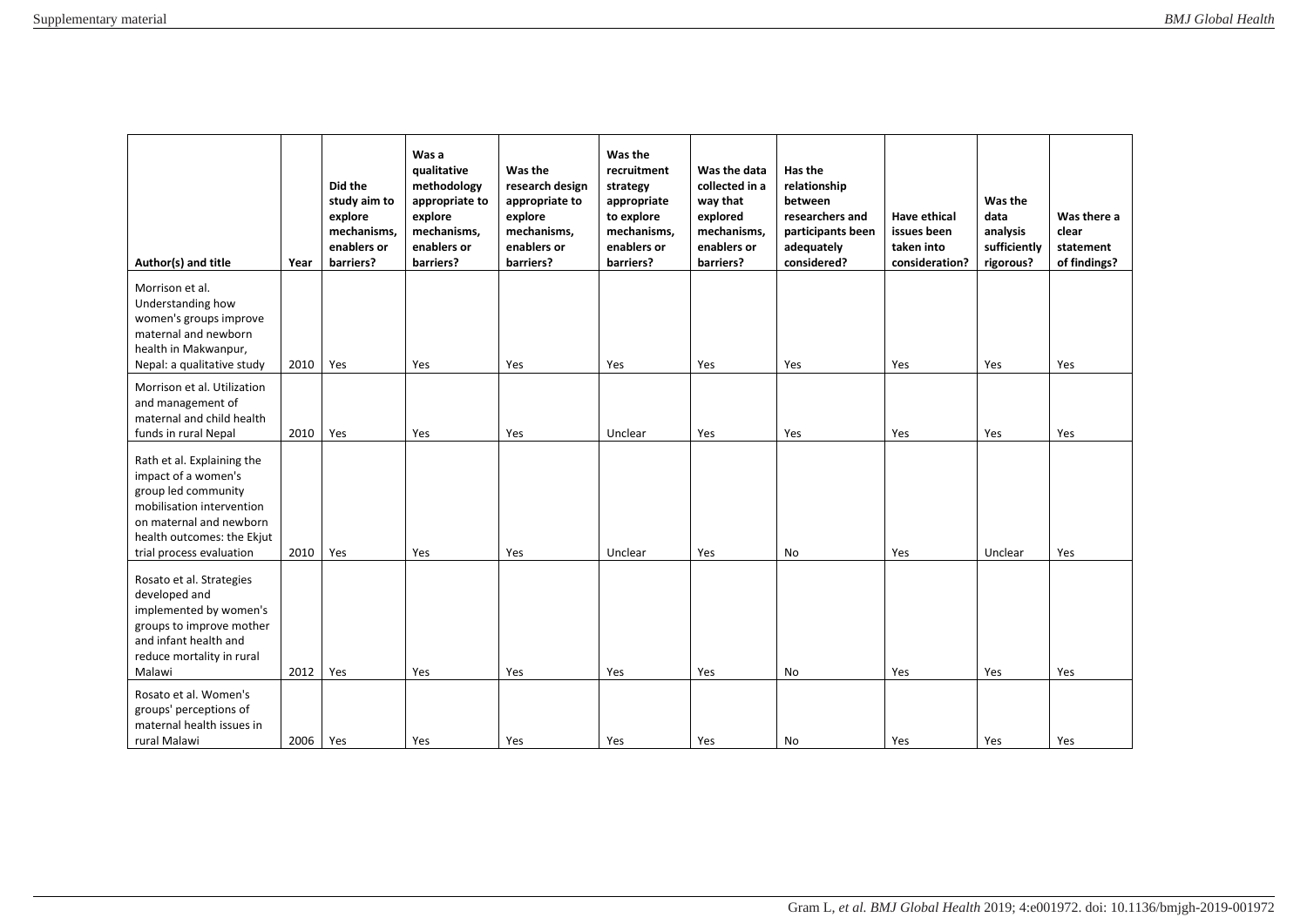| Author(s) and title                                                                                                                                           | Year | Did the<br>study aim to<br>explore<br>mechanisms.<br>enablers or<br>barriers? | Was a<br>qualitative<br>methodology<br>appropriate to<br>explore<br>mechanisms,<br>enablers or<br>barriers? | Was the<br>research design<br>appropriate to<br>explore<br>mechanisms,<br>enablers or<br>barriers? | Was the<br>recruitment<br>strategy<br>appropriate<br>to explore<br>mechanisms,<br>enablers or<br>barriers? | Was the data<br>collected in a<br>way that<br>explored<br>mechanisms.<br>enablers or<br>barriers? | Has the<br>relationship<br>between<br>researchers and<br>participants been<br>adequately<br>considered? | Have ethical<br>issues been<br>taken into<br>consideration? | Was the<br>data<br>analysis<br>sufficiently<br>rigorous? | Was there a<br>clear<br>statement<br>of findings? |
|---------------------------------------------------------------------------------------------------------------------------------------------------------------|------|-------------------------------------------------------------------------------|-------------------------------------------------------------------------------------------------------------|----------------------------------------------------------------------------------------------------|------------------------------------------------------------------------------------------------------------|---------------------------------------------------------------------------------------------------|---------------------------------------------------------------------------------------------------------|-------------------------------------------------------------|----------------------------------------------------------|---------------------------------------------------|
| Wilner et al. Effective<br>delivery of social and<br>behavior change<br>communication through a<br>Care Group model in a<br>supplementary feeding<br>program  | 2017 | No                                                                            | Yes                                                                                                         | Yes                                                                                                | Unclear                                                                                                    | No                                                                                                | Yes                                                                                                     | Yes                                                         | Yes                                                      | No                                                |
| George et al. Can<br>community action improve<br>equity for maternal health<br>and how does it do so?<br>Research findings from<br>Gujarat, India             | 2018 | Yes                                                                           | Yes                                                                                                         | Yes                                                                                                | Unclear                                                                                                    | Yes                                                                                               | <b>No</b>                                                                                               | Yes                                                         | Yes                                                      | <b>No</b>                                         |
| More et al. Community<br>Mobilization in Mumbai<br>Slums to Improve Perinatal<br>Care and Outcomes: A<br><b>Cluster Randomized</b><br><b>Controlled Trial</b> | 2012 | Yes                                                                           | Yes                                                                                                         | Yes                                                                                                | Unclear                                                                                                    | Yes                                                                                               | No                                                                                                      | Yes                                                         | Unclear                                                  | Yes                                               |
| Saha et al. Effect of<br>combining a health<br>program with a<br>microfinance-based self-<br>help group on health<br>behaviors and outcomes                   | 2015 | No                                                                            | Yes                                                                                                         | Yes                                                                                                | Unclear                                                                                                    | Yes                                                                                               | No                                                                                                      | Yes                                                         | Unclear                                                  | Yes                                               |